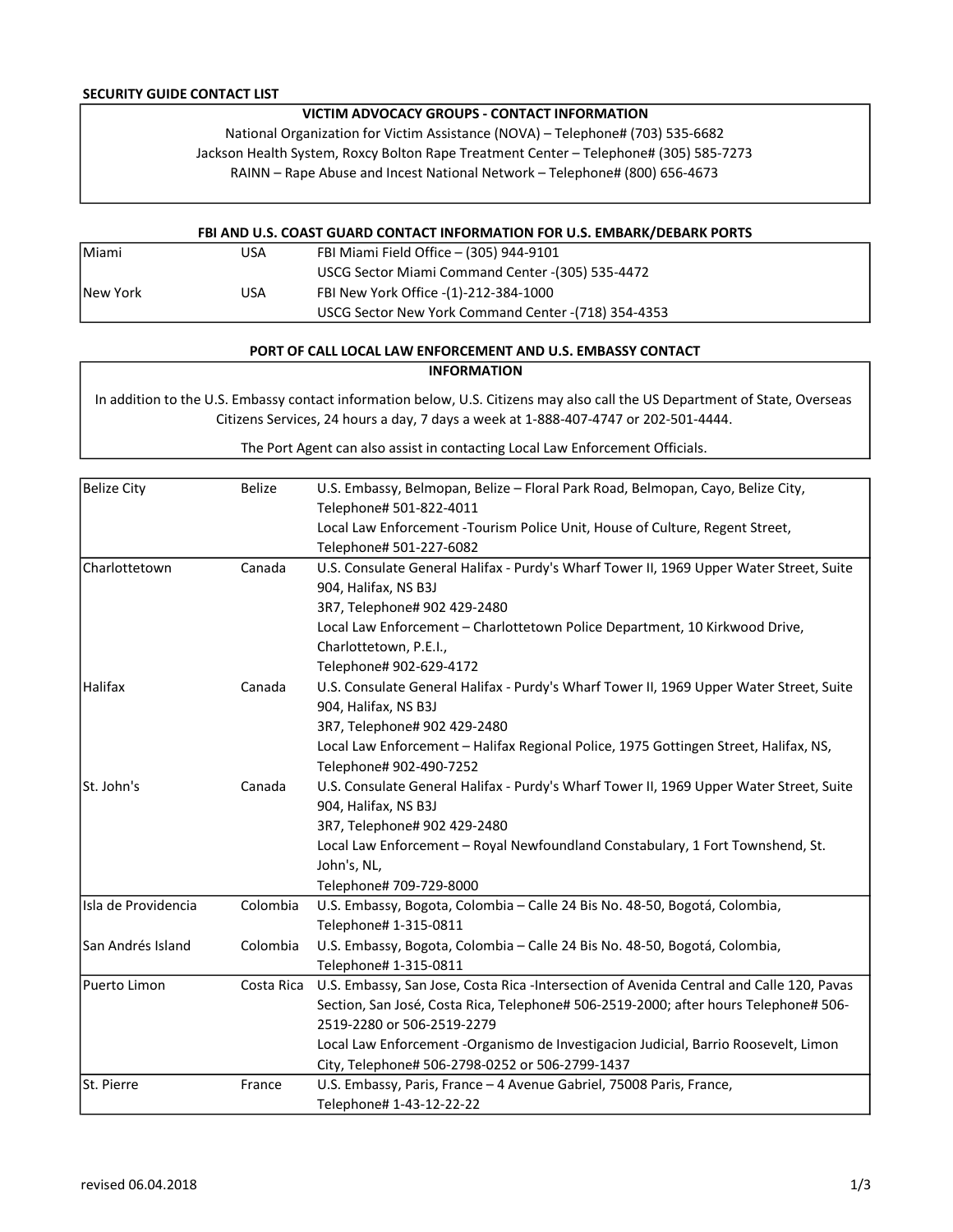| Kangerlussuaq      |            | Greenland U.S Embassy, Copenhagen, Denmark. Dag Hammarskjölds Allé 24, 2100 København Ø,<br>Denmark, Telephone# 45-33-41-71-00                                                                                                                                                                                                                                                           |
|--------------------|------------|------------------------------------------------------------------------------------------------------------------------------------------------------------------------------------------------------------------------------------------------------------------------------------------------------------------------------------------------------------------------------------------|
| Puerto Barrios     |            | Guatemala U.S. Embassy, Guatemala. Avenida Reforma 7-01, Zona 10 Guatemala City, GUA,<br>Telephone# 502-2326-4000 or 502-2331-2354                                                                                                                                                                                                                                                       |
| Cayos Cochinos     | Honduras   | U.S. Embassy, Tegucigalpa, Honduras -Avenida La Paz, Apartado Postal No. 3453,<br>Tegucigalpa, Honduras,<br>Telephone# 504-236-9320; after hours Telephone# 504-238-5114 or 504-236-9320,<br>extension 4100<br>Local Law Enforcement - Policia Nacional Preventiva, Carretera a Sandy Bay, Roatan,                                                                                       |
| Guanaja            | Honduras   | Telephone# 504-445-3438 or 504-445-3449<br>U.S. Embassy, Tegucigalpa, Honduras -Avenida La Paz, Apartado Postal No. 3453,<br>Tegucigalpa, Honduras,<br>Telephone# 504-236-9320; after hours Telephone# 504-238-5114 or 504-236-9320,<br>extension 4100<br>Local Law Enforcement - Policia Nacional Preventiva, Carretera a Sandy Bay, Roatan,<br>Telephone# 504-445-3438 or 504-445-3449 |
| Akureyri           | Iceland    | U.S. Embassy Reykjavik, Iceland - Laufasvegi 21, 101 Reykjavik,<br>Telephone# 354-562-9100<br>Local Law Enforcement - Lögreglan, Akureyri Þórunnarstræti 128, 600 Akureyri,<br>Telephone# 467-7700                                                                                                                                                                                       |
| Reykjavik          | Iceland    | U.S. Embassy, Reykjavik, Iceland -Laufasvegi 21, 101 Reykjavik,<br>Telephone# 354-562-9100; after hours Telephone# 354-562-9207<br>Local Law Enforcement - Lögreglustjórinn á höfuðborgarsvæðinu, Hverfisgötu 113, 105<br>Reykjavík, Iceland,<br>Telephone# 444-1000                                                                                                                     |
| Cozumel            | Mexico     | U.S. Embassy, Mexico City, Mexico - Paseo de la Reforma 305, Col. Cuauhtemoc, 06500<br>Mexico, D.F.,<br>Telephone# 52-55-5080-2000<br>Local Law Enforcement - Policia Turistica de Cozumel, Municipio de Cozumel,<br>Telephone# 52-98-7872-0092                                                                                                                                          |
| Corn Island        | Nicaragua  | U.S. Embassy, Managua, Nicaragua - Km 51/2 Carretera Sur, Managua, Nicaragua,<br>Telephone# 505-2252-7100; after hours Telephone# 505-2252-7634                                                                                                                                                                                                                                          |
| Little Corn Island | Nicaragua  | U.S. Embassy, Managua, Nicaragua - Km 51/2 Carretera Sur, Managua, Nicaragua,<br>Telephone# 505-2252-7100; after hours Telephone# 505-2252-7634                                                                                                                                                                                                                                          |
| Bocas del Toro     | Panama     | U.S. Embassy, Panama - PAS Building 783, Demetrio Basilio Lakas Avenue, Clayton,<br>Panama,<br>Telephone# 507-207-7000                                                                                                                                                                                                                                                                   |
| San Blas Islands   | Panama     | U.S. Embassy, Panama - PAS Building 783, Demetrio Basilio Lakas Avenue, Clayton,<br>Panama,<br>Telephone# 507-207-7000                                                                                                                                                                                                                                                                   |
| San Lorenzo        | Panama     | U.S. Embassy, Panama - PAS Building 783, Demetrio Basilio Lakas Avenue, Clayton,<br>Panama,<br>Telephone# 507-207-7000                                                                                                                                                                                                                                                                   |
| Bar Harbor (Maine) | <b>USA</b> | Local Law Enforcement - Bar Harbor Police Department, 37 Firefly Lane, Bar Harbor, ME<br>04609-1802,<br>Telephone# 207-288-3391                                                                                                                                                                                                                                                          |
| Boston             | <b>USA</b> | FBI Boston Field Office - (617) 742-5533<br>USCG Sector Boston Command Center -(617) 223-5757                                                                                                                                                                                                                                                                                            |
| Charleston         | <b>USA</b> | Local Law Enforcement - Charleston County Sheriff's Office, 3505 Pinehaven Drive,<br>Charleston, SC 29405-7733,<br>Telephone# 843-202-1700                                                                                                                                                                                                                                               |
| Eastport           | <b>USA</b> | Local Law Enforcement - Eastport Police Department, 22 Washington Street, Eastport,<br>ME 04631, Telephone# 207-853-4353                                                                                                                                                                                                                                                                 |